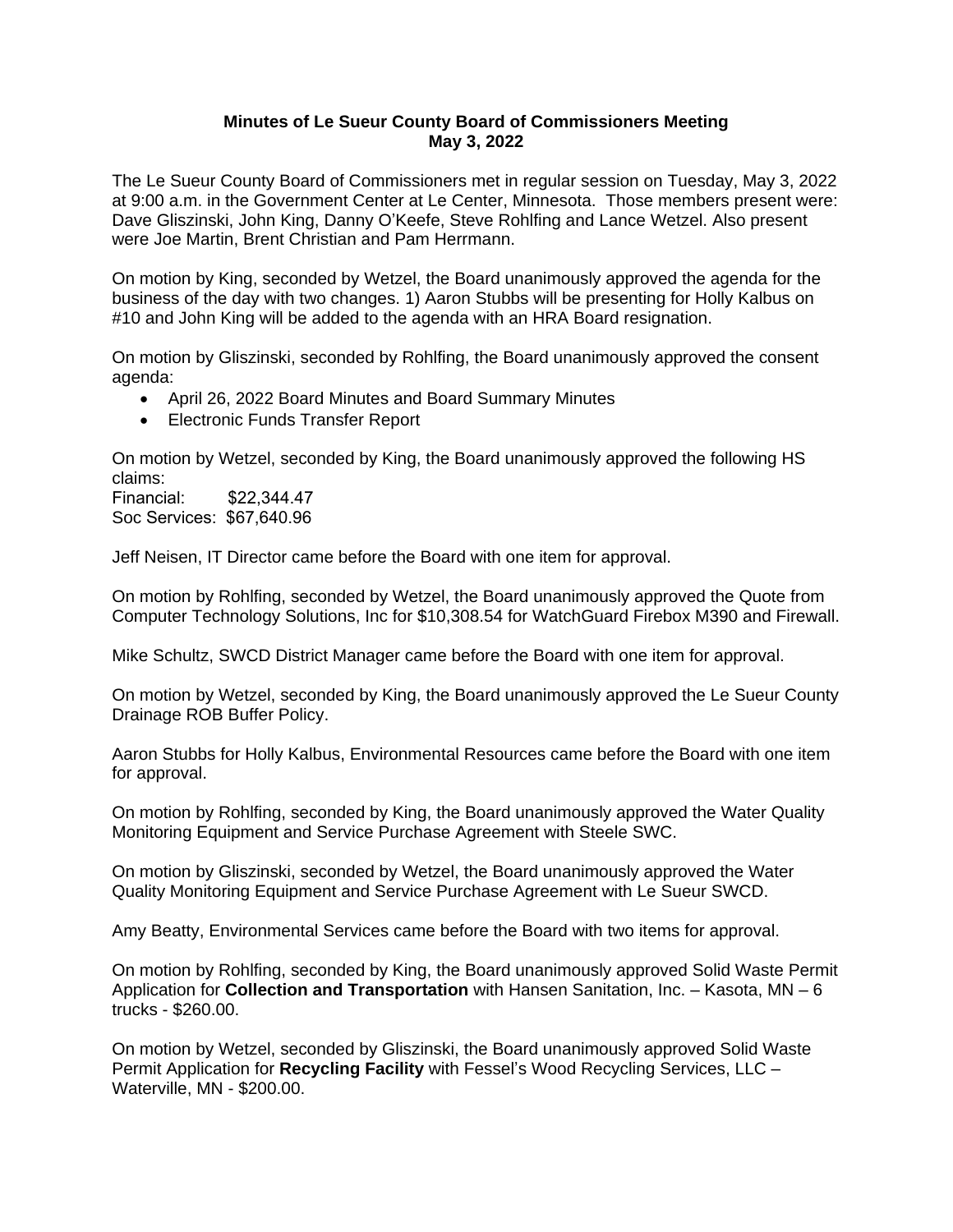Carol Blaschko, Elections came before the Board with one item for approval.

On motion by Gliszinski, seconded by Wetzel, the Board unanimously approved the State of Minnesota 2022 Voting Equipment Grant Agreement (VEGA-3) until September 1, 2022 for \$8,251.94 with matching local funds due.

Dani Blaschko, Auditor/Treasurer came before the Board with one item for approval.

On motion by Wetzel, seconded by Rohlfing, the Board unanimously approved the following tax forfeited lands resolution:

**BE IT RESOLVED**, that all parcels of tax-forfeited land listed on the List of Tax-Forfeited Land be classified as nonconservation land; that the basic sale price of each parcel on the List of Tax-Forfeited Land, which is on file with the Le Sueur County Auditor-Treasurer, be approved and authorization for a public sale of this land be granted, pursuant to M.S. 282.01; that the sale will be held at 10:00 a.m. on Tuesday, June 14<sup>th</sup>, 2022 by the Le Sueur County Auditor-Treasurer in the Le Sueur County Board Room, Le Sueur County Government Center, 88 S Park Avenue, Le Center, MN 56057 for not less than the basic sale price.

| <b>Parcel</b><br>18.410.1680<br>18.410.1690<br>(sold together) | <b>Legal Description</b><br>Lots 1 & 10 & vacated alley &<br>S 40 ft of vacated Lafayette St<br>Adjoining Lot 10 & S 12.50 ft of<br>Vacated Lafayette St adjoining Lot 1,<br>Block 53, City of Kasota - AND-<br>N $\frac{1}{2}$ of Lots 2 & 9 & vacated alley, Block 53,<br>City of Kasota | <b>Basic Sale Price</b><br>\$20,000.00 |
|----------------------------------------------------------------|--------------------------------------------------------------------------------------------------------------------------------------------------------------------------------------------------------------------------------------------------------------------------------------------|----------------------------------------|
| 21.690.0040                                                    | N $\frac{1}{2}$ of Lot 4 & S $\frac{1}{2}$ of Lot 5, Block 6,<br>Smiths Addition, City of Le Sueur                                                                                                                                                                                         | \$40,000.00<br>+ special assessments   |
| 21.800.1360                                                    | Lot 16 & S 40 ft of Lot 15, Block 17,<br>City of Le Sueur                                                                                                                                                                                                                                  | \$30,000.00<br>+ special assessments   |

Megan Kirby, Public Health Director came before the Board with a Public Health update.

Jim McMillen, Facilities came before the Board with one item for approval.

On motion by Wetzel, seconded by King, the Board unanimously approved the proposal with 3 options from Widseth for the Le Sueur County Government Center West Parking Lot.

On motion by King, seconded by Rohlfing, the Board unanimously recessed the Board meeting until 10 a.m.

On motion by Rohlfing, seconded by Wetzel, the Board unanimously reconvened the Board meeting.

Aaron Stubbs, Environmental, Planning & Zoning Administrator appeared before the Board with an Ordinance Amendment Public Hearing.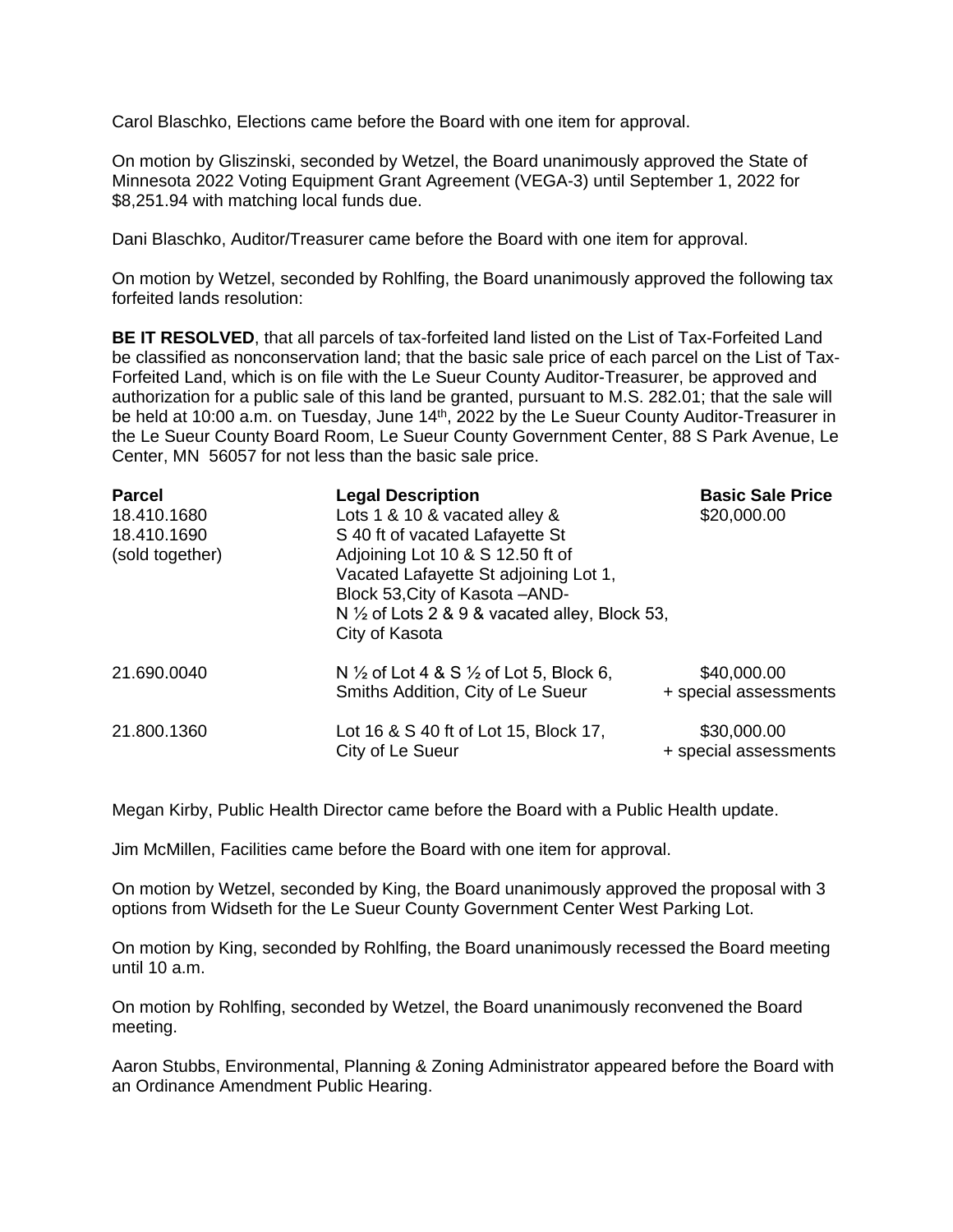On motion by Rohlfing, seconded by Gliszinski, the Board unanimously opened the public comment portion of the Public Hearing.

On motion by King, seconded by Wetzel, the Board unanimously closed the public comment portion of the Public Hearing with no comments.

On motion by Wetzel, seconded by Rohlfing, the Board unanimously approved the Amendments to affect Section 4 **–** Rules and Definitions, Sections 7-10 (Listed Uses in each Zoning District), Section 21 **–** Conditional Use Permits, and Section 26 **–** Zoning Permits and Land Alteration Permits with a June 1, 2022 effective date. The motion excludes the Sections regarding Permitted Pools in Section 7, 8, and 9.

On motion by Rohlfing, seconded by Gliszinski, the Board unanimously opened the public comment portion of the Public Hearing.

On motion by King, seconded by Wetzel, the Board unanimously closed the public comment portion of the Public Hearing with no comments.

On motion by Rohlfing, seconded by Gliszinski, the Board unanimously approved the Request to amend the Le Sueur County Environmental Services Fee Schedule effective June 1, 2022.

Madison Young, Field Engineer with Adolfson & Peterson Construction came before the Board with an update on the Public Health building and one item for approval.

On motion by Gliszinski, seconded by Wetzel, the Board unanimously approved for Adolfson & Peterson Construction to proceed with work on Public Health building.

John King gave an update that Monica Muchow resigned from the HRA Board and they will hold off on filling the position.

Joe Martin, County Administrator came before the Board with two items for approval.

On motion by Wetzel, seconded by Rohlfing, the Board unanimously approved a Temporary Easement between MN Conference of Seventh-Day Adventists and Le Sueur County for Lots 6, 7, 8, 9, 10 and 11 and part of vacated alley adjoining said Lots, all in Block 13 of Le Center from May 2, 2022 through September 30, 2022.

On motion by King, seconded by Rohlfing, the Board unanimously approved to put out an RFP for an independent contracted Le Sueur County surveyor position.

On motion by King, seconded by Rohlfing, the Board unanimously approved the following County claims:

| <b>Amount</b> |
|---------------|
| 6,655.95      |
| 2,047.50      |
| \$26,772.96   |
| 2,081.00      |
| 2,504.10      |
| 2,807.53      |
|               |